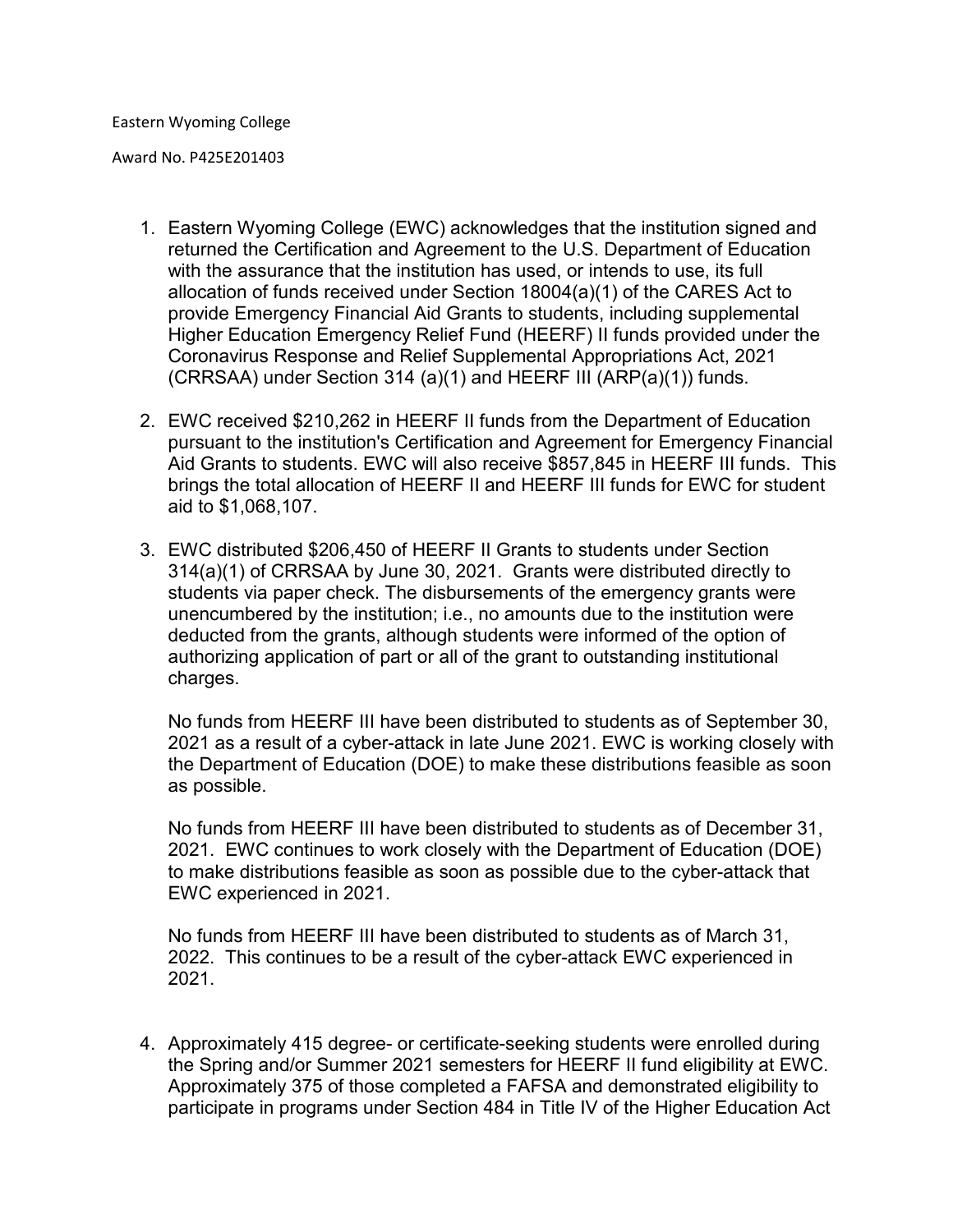of 1965 by June 30, 2021. FAFSA information was used to determine "exceptional need," but after the passage of the American Rescue Plan Act, 2021 Section (a)(1) removed non-citizen eligibility restrictions, additional students became eligible for HEERF funding. EWC required students to be enrolled in credit-bearing courses during the Summer 2021 semester in an EWC degree or certificate program to be considered for the latest round of HEERF II funds.

EWC has approximately 504 degree- or certificate seeking students enrolled during the fall semester 2021. As of September 30, 2021, no students have received HEERF III funds.

5. Two-hundred-ninety-nine (299) students received an Emergency Financial Aid Grant under Section 314(a)(1) of CRRSAA as of June 30, 2021.

No students received HEERF III (ARP) funds as of September 30, 2021.

No students received HEERF III (ARP) funds as of December 31, 2021.

No students received HEERF III (ARP) funds as of March 31, 2022.

6. EWC did not require students to complete an initial application to be considered for HEERF II grant funds. EWC prioritized students with an Expected Family Contribution (EFC) in the Pell-eligible range as determined by the 2020-2021 FAFSA for the majority of available funding. This allowed for simplicity and consistency in awarding, as well as to ensure the most students possible receive an appropriate amount of funds while prioritizing those with "exceptional need." Five tiers of awards were established for awarding following the passage of the American Rescue Plan Act, 2021 Section (a)(1) removed non-citizen eligibility restrictions. Grants for Summer 2021 were awarded by the following criteria:

> **Tier 1:** \$1400 for full-time Pell-eligible students prorated for less-than-full time status.

> **Tier 2:** \$1000 for full-time non-Pell-eligible students with an EFC of 5712 to 10000; prorated for less-than-full-time status.

> **Tier 3:** \$800 for full-time non-Pell-eligible students with an EFC of 10001 to 15000 prorated for less-than-full-time status.

> **Tier 4:** \$600 for full-time non-Pell-eligible students with an EFC of 15001 to 18000 prorated for less-than-full-time status.

**Tier 5:** \$400 for full-time non-Pell-eligible students with an EFC over 18000, non-FAFSA filers, and/or students not eligible for TIV funding prorated for less-than-fulltime status.

During the third quarter, EWC did not distribute HEERF III funds to students.

During the quarter ending 12/31/2021, no EWC students received a distribution of HEERF III funds. This is due to the cyber-attack EWC experienced in 2021.